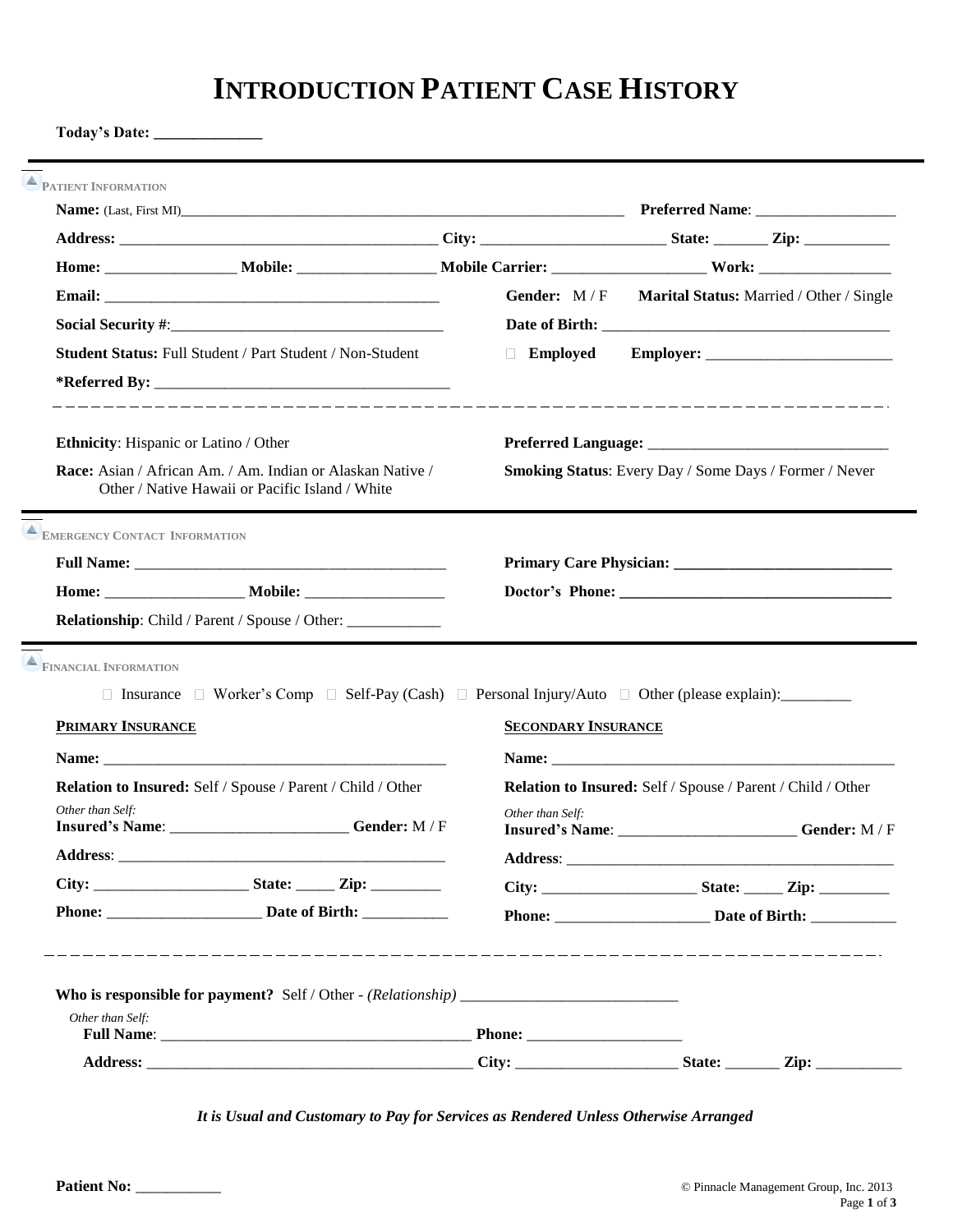# **PEDIATRIC CASE HISTORY**

| <u>ළ</u><br><b>HISTORY OF CURRENT CONDITION</b>                                                                         |                                                                                                                                                                              |  |
|-------------------------------------------------------------------------------------------------------------------------|------------------------------------------------------------------------------------------------------------------------------------------------------------------------------|--|
|                                                                                                                         |                                                                                                                                                                              |  |
| Grade Intensity/Severity of Complaint: None / Mild / Moderate / Severe / Very Severe                                    |                                                                                                                                                                              |  |
| How frequent is the complaint present? Off $&$ On / Constant                                                            |                                                                                                                                                                              |  |
| Does anything make the complaint better?                                                                                |                                                                                                                                                                              |  |
|                                                                                                                         |                                                                                                                                                                              |  |
|                                                                                                                         |                                                                                                                                                                              |  |
| For this CURRENT condition, have you:                                                                                   |                                                                                                                                                                              |  |
|                                                                                                                         |                                                                                                                                                                              |  |
|                                                                                                                         |                                                                                                                                                                              |  |
|                                                                                                                         |                                                                                                                                                                              |  |
|                                                                                                                         |                                                                                                                                                                              |  |
|                                                                                                                         |                                                                                                                                                                              |  |
|                                                                                                                         |                                                                                                                                                                              |  |
| <b>HEALTH HISTORY - (PLEASE USE THE REVERSE SIDE OF THIS PAGE IF ADDITIONAL SPACE IS NEEDED)</b>                        |                                                                                                                                                                              |  |
|                                                                                                                         | <b>Prenatal History:</b> Home / Birthing Center / Hospital                                                                                                                   |  |
| <b>Medications:</b>                                                                                                     | Birth Weight: ______________ Birth Length: ___________                                                                                                                       |  |
|                                                                                                                         | <b>Interventions:</b> NONE / Forceps / Vacuum / C-Section                                                                                                                    |  |
| <b>Current Medications: NONE</b>                                                                                        |                                                                                                                                                                              |  |
| $(Over-the-counter or Precision.)$                                                                                      |                                                                                                                                                                              |  |
| <u> 1989 - Johann Stoff, deutscher Stoff, der Stoff, der Stoff, der Stoff, der Stoff, der Stoff, der Stoff, der S</u>   | <b>E Feeding and Development History:</b>                                                                                                                                    |  |
|                                                                                                                         |                                                                                                                                                                              |  |
| Past Health History: (Please list any past)<br>Surgeries - Date, Type, and Reason: NONE                                 |                                                                                                                                                                              |  |
|                                                                                                                         | Food allergies or intolerances? : $\Box$ No $\Box$ Yes                                                                                                                       |  |
|                                                                                                                         |                                                                                                                                                                              |  |
|                                                                                                                         |                                                                                                                                                                              |  |
|                                                                                                                         | <b>Rolling over:</b> $\square$ No $\square$ Yes<br><b>Crawling:</b> $\square$ No $\square$ Yes<br>Sitting: $\square$ No $\square$ Yes<br>Walking: $\square$ No $\square$ Yes |  |
| the control of the control of the control of the control of the control of the control of the control of the control of | <b>Sleep</b> : <i>Hours/night</i> _________ <i>Sleep</i> well: $\Box$ No $\Box$ Yes                                                                                          |  |
| and the control of the control of the control of the control of the control of the control of the control of the        |                                                                                                                                                                              |  |
|                                                                                                                         | <b>Childhood diseases:</b> $\Box$ None $\Box$ Chicken Pox $\Box$ Measles<br>$\Box$ Meningitis $\Box$ Mumps $\Box$ Whooping Cough $\Box$ Rubella                              |  |
|                                                                                                                         |                                                                                                                                                                              |  |
| <b>Family Health History:</b> (Please mark N/A if not relevant.)                                                        | Has child been vaccinated? : $\Box$ No $\Box$ Yes                                                                                                                            |  |
| List relevant major health problems of immediate relatives:                                                             |                                                                                                                                                                              |  |
|                                                                                                                         |                                                                                                                                                                              |  |
|                                                                                                                         |                                                                                                                                                                              |  |
|                                                                                                                         | Social and Occupational History:                                                                                                                                             |  |
| <b>Deaths in immediate family:</b> (Cause and at what Age?)                                                             | Lifestyle: (Hobbies, Rec. Activities, Exercise, Diet, Work, Vitamins)                                                                                                        |  |

\_\_\_\_\_\_\_\_\_\_\_\_\_\_\_\_\_\_\_\_\_\_\_\_\_\_\_\_\_\_\_\_\_\_\_\_\_\_\_\_\_\_\_

\_\_\_\_\_\_\_\_\_\_\_\_\_\_\_\_\_\_\_\_\_\_\_\_\_\_\_\_\_\_\_\_\_\_\_\_\_\_\_\_\_\_\_